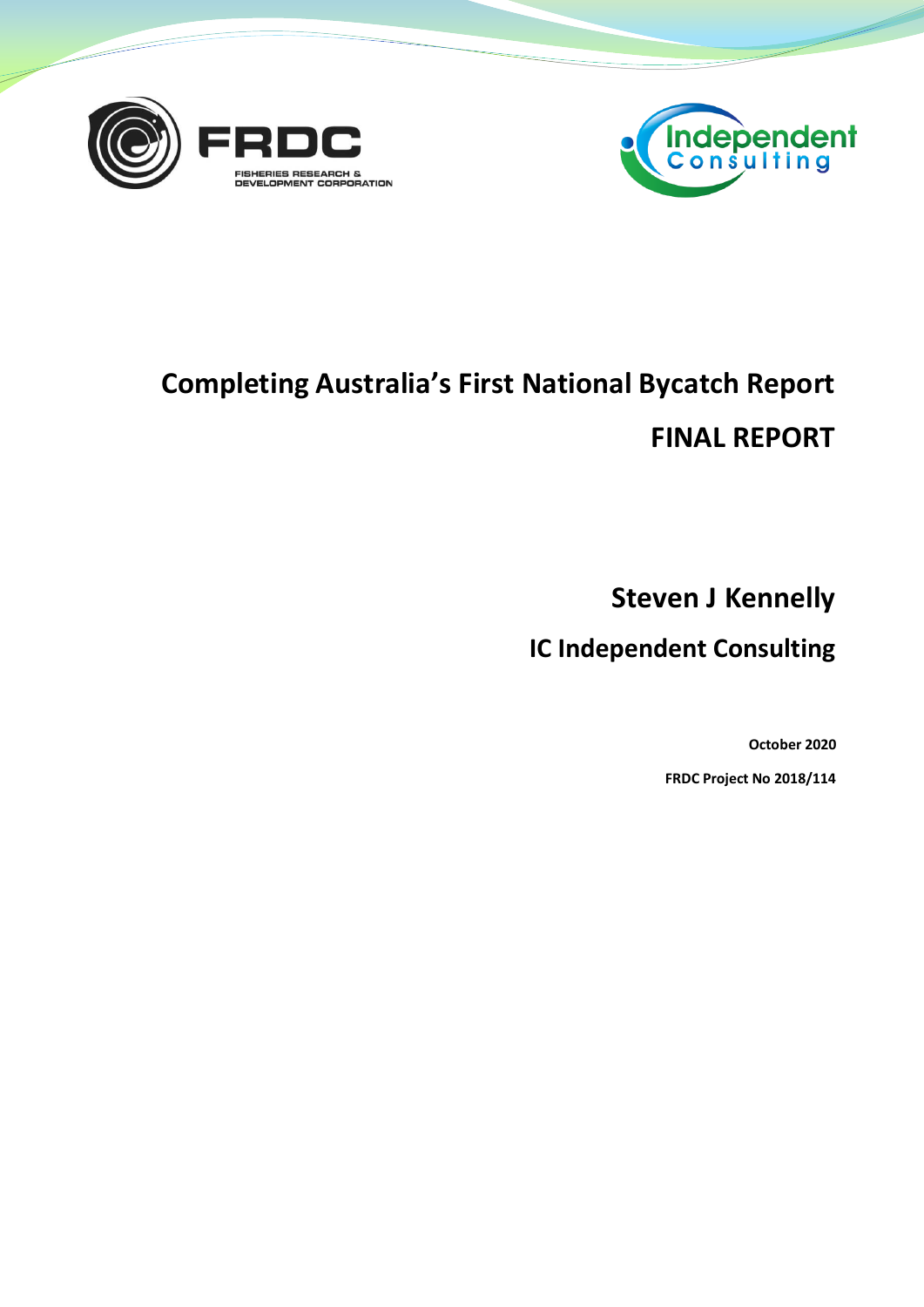© 2020 Fisheries Research and Development Corporation and IC Independent Consulting. All rights reserved.

ISBN: 978-0-9924930-9-7

Completing Australia's First National Bycatch Report

FRDC project No. 2018/114

Year of Publication: 2020

#### *Ownership of Intellectual property rights*

Unless otherwise noted, copyright (and any other intellectual property rights, if any) in this publication is owned by the Fisheries Research and Development Corporation and IC Independent Consulting

This publication (and any information sourced from it) should be attributed to

Kennelly, S.J., 2020. *Completing Australia's First National Bycatch Report.* Final FRDC Report, ISBN 978-0-9924930-9- 7, October, 2020. 9pp.

#### *Creative Commons licence*

All material in this publication is licensed under a Creative Commons Attribution 3.0 Australia Licence, save for content supplied by third parties, logos and the Commonwealth Coat of Arms.



Creative Commons Attribution 3.0 Australia Licence is a standard form licence agreement that allows you to copy, distribute, transmit and adapt this publication provided you attribute the work. A summary of the licence terms is available from creativecommons.org/licenses/by/3.0/au/deed.en. The full licence terms are available from creativecommons.org/licenses/by/3.0/au/legalcode.

Inquiries regarding the licence and any use of this document should be sent to: [frdc@frdc.gov.au.](mailto:frdc@frdc.gov.au)

#### *Disclaimer*

The authors do not warrant that the information in this document is free from errors or omissions. The authors do not accept any form of liability, be it contractual, tortious, or otherwise, for the contents of this document or for any consequences arising from its use or any reliance placed upon it. The information, opinions and advice contained in this document may not relate, or be relevant, to a readers particular circumstances. Opinions expressed by the authors are the individual opinions expressed by those persons and are not necessarily those of the publisher, research provider or the FRDC.

The Fisheries Research and Development Corporation plans, invests in and manages fisheries research and development throughout Australia. It is a statutory authority within the portfolio of the federal Minister for Agriculture, Fisheries and Forestry, jointly funded by the Australian Government and the fishing industry.

| <b>Researcher Contact Details</b> |                                                                                                                                                                                                                                   |          | <b>FRDC Contact Details</b> |  |
|-----------------------------------|-----------------------------------------------------------------------------------------------------------------------------------------------------------------------------------------------------------------------------------|----------|-----------------------------|--|
| Name:                             | Steven J. Kennelly                                                                                                                                                                                                                | Address: | 25 Geils Court              |  |
| Address:                          | IC Independent Consulting                                                                                                                                                                                                         |          | Deakin ACT 2600             |  |
|                                   | 15/1-7 Arthur Ave, Cronulla, 2230                                                                                                                                                                                                 | Phone:   | 02 6285 0400                |  |
| Phone:                            | 61-418-290-960                                                                                                                                                                                                                    | Fax:     | 02 6285 0499                |  |
| Email:<br>Web:                    | steve.kennelly@icic.net.au                                                                                                                                                                                                        | Email:   | frdc@frdc.com.au            |  |
|                                   | www.icic.net.au                                                                                                                                                                                                                   | Web:     | www.frdc.com.au             |  |
|                                   | $\mathbf{a}$ , and a set of the set of the set of the set of the set of the set of the set of the set of the set of the set of the set of the set of the set of the set of the set of the set of the set of the set of the set of |          |                             |  |

In submitting this report, the researcher has agreed to FRDC publishing this material in its edited form.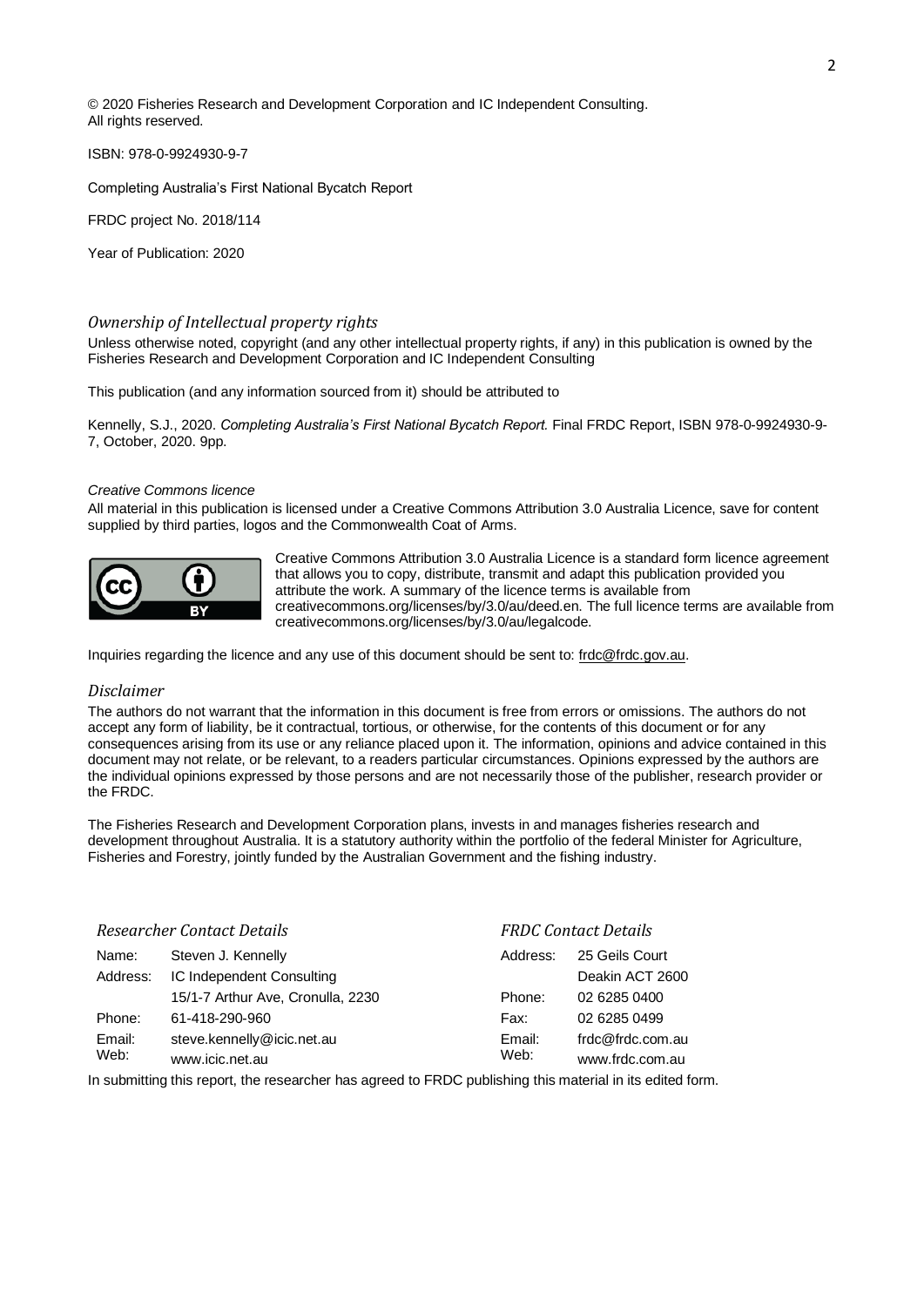# **Table of Contents**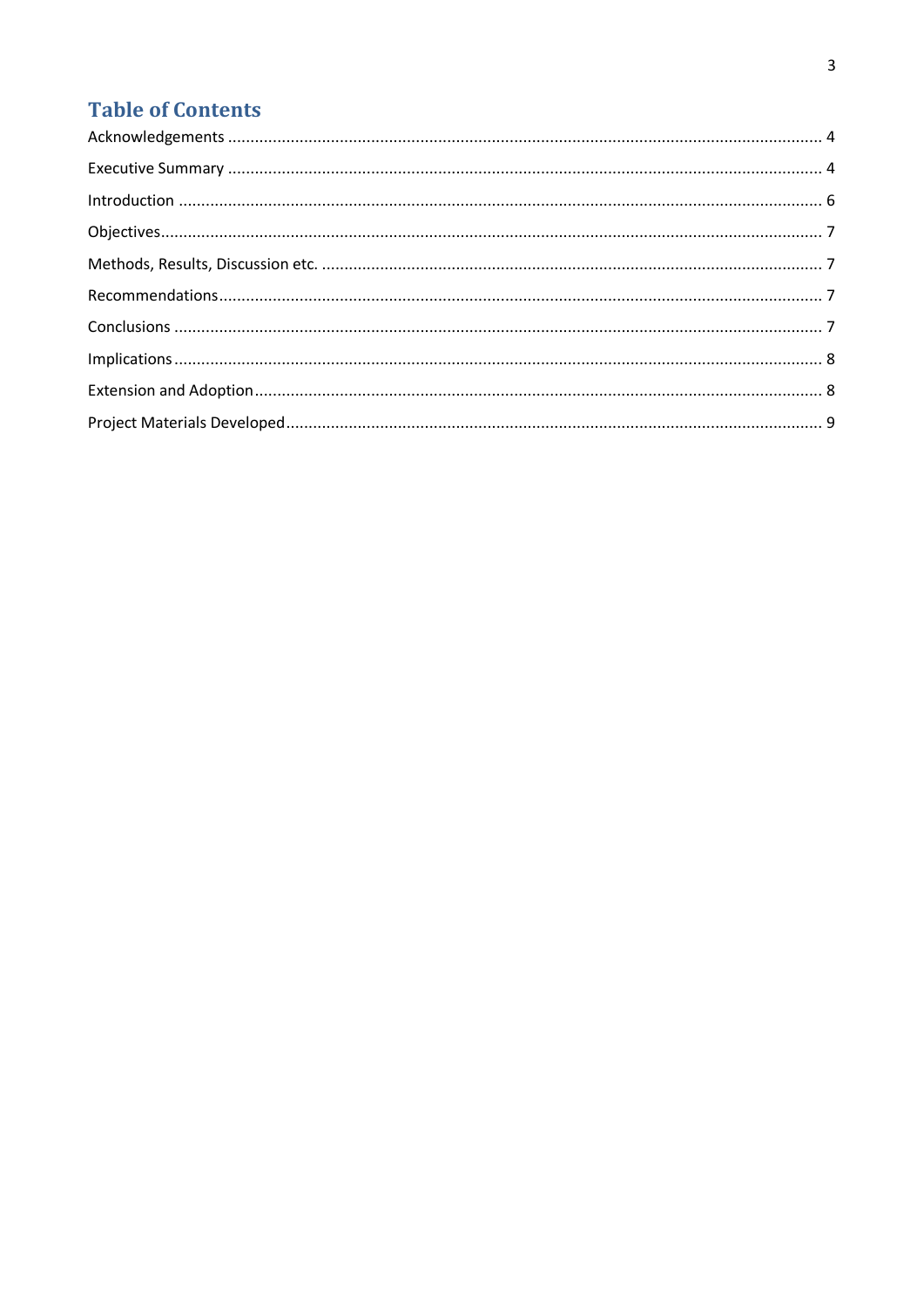#### <span id="page-3-0"></span>**Acknowledgements**

This study would not have been possible without the vision and support of Fisheries Research and Development Corporation's staff, especially Crispian Ashby and Patrick Hone. We also thank the many people who contributed data and other information to the project from Australia's fisheries jurisdictions. These included Adrianne Laird, Angelo Tsolos, Bob Creese, Caleb Gardner, Charles Gray, Dave Reilly, David Makin, David Power, Dennis Reid, Emily Fisher, Geoff Liggins, John Garvey, John Stewart, Mat Hourston, Monique Nelis, Nick Perkins, Nick Rayns, Paul Fildes, Rafael Leon, Rick Fletcher, Rowan Chick, Ryan Murphy, Thor Saunders, Tim Emery, Tony Courtney, Travis Dowling and Will Macbeth. We also thank US National Marine Fisheries Service scientists Bill Karp and Lee Benaka and Archipelago Marine Research's Howard McElderry for helpful discussions regarding this work and Peta Kennelly for assistance with compiling the final document. This project was funded by FRDC projects 2015-208 and 2018-114.

#### <span id="page-3-1"></span>**Executive Summary**

Bycatch (non-targeted organisms that are unintentionally caught when fishing for particular species or sizes of species) remains one of the most important issues concerning the world's fisheries. And discards are considered the most important component of bycatch because they represent a perceived wastage of seafood resources, include Threatened, Endangered and Protected species (TEPS), and attract significant interest and controversy from many stakeholders. There is now growing acceptance and international, regional and national agreements and instruments that encourage and/or require governments to report on the status of bycatches.

This report that arose from this project and its precursor "Developing a National Bycatch Reporting System" (FRDC Project 2015-208) constitutes Australia's first national attempt to report on bycatch from its commercial fisheries. It is the result of the application of a 5-step methodology developed in the first project.

The results delivered three new pieces of information about Australia's commercial fisheries during the decade 2010-19: (i) estimates of discards by fishery, method, jurisdiction and nationally; (ii) a summary of information about fisheries' interactions with TEPS; and (iii) estimates of the quality of the information used to generate (i) and (ii).

This study required many assumptions when extrapolating the limited number of empirically derived discard ratios by total retained catches to obtain estimates for individual fisheries, methods and jurisdictions. Very often surrogate ratios from other, similar fisheries/methods from the same or other jurisdictions had to be used - an unavoidable problem for those fisheries/methods where there are no observer data or other ways to estimate discards.

Notwithstanding these shortfalls, the quantity and quality of discard ratios available enabled a reasonably robust estimate of the level of discards occurring throughout Australia's 8 fisheries jurisdictions. Overall, during the last decade, Australia's commercial fisheries were estimated to have annually discarded 37.6% (SE 4.3%) of what was caught or 92,368t (SE 10,661t). Whilst this rate is quite high compared to, for example, the USA's 17% for its federal fisheries, it is significantly less than the 55.3% estimated for Australia by FAO's 2<sup>nd</sup> global decadal report and similar to the 39.8% in FAO's most recent database. This suggests that, over the past 20 years,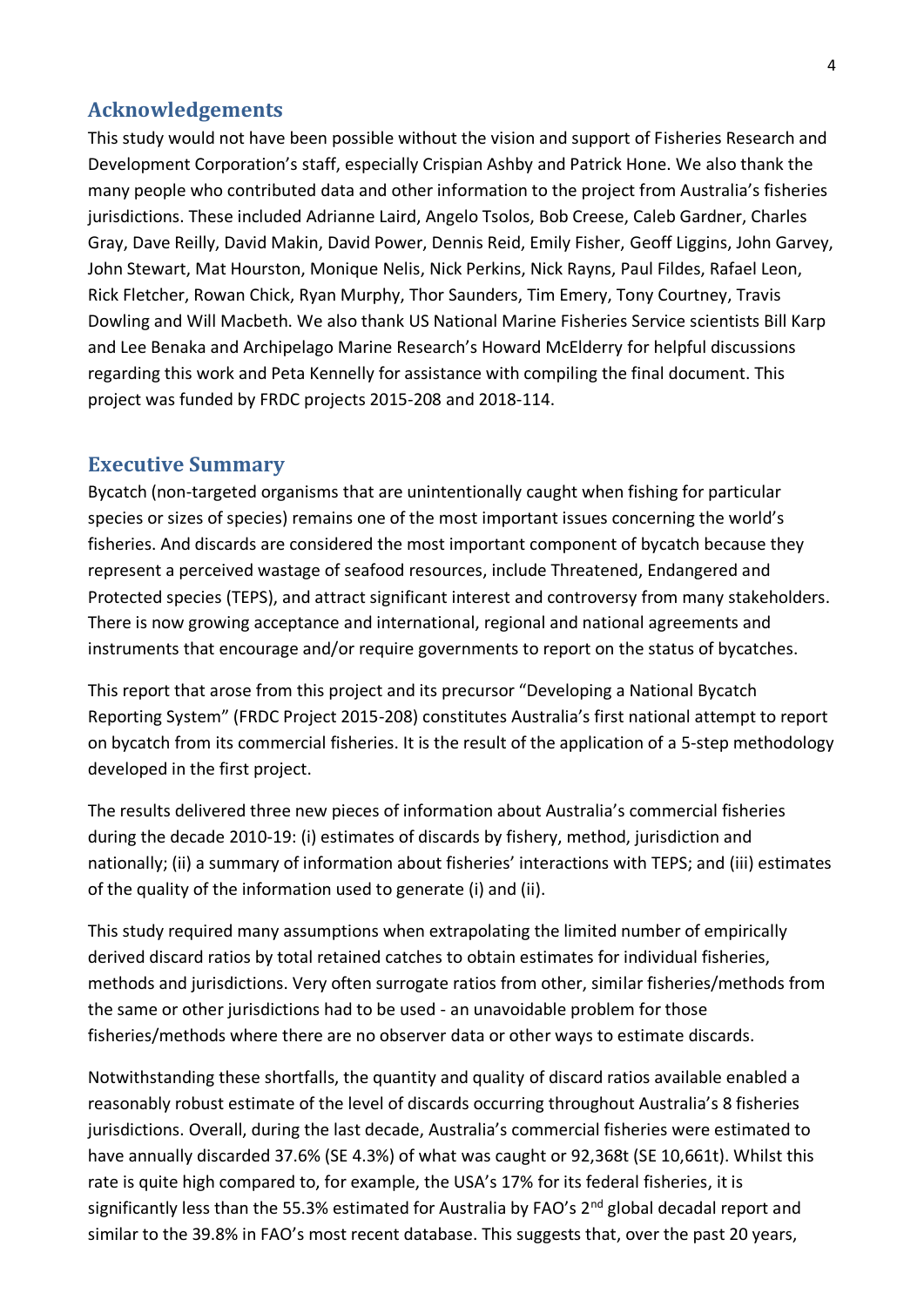Australia's commercial fisheries have significantly reduced their discards although, the latest estimate of 37.6% still leaves room for improvement.

The data showed that 71.2% of all discards came from just 9 fisheries/methods with the remaining 298 fisheries/methods contributing 28.8%. Clearly, effort to reduce discards further in Australia should focus on the former few fisheries/methods and in particular on the Queensland East Coast Prawn Trawl fishery which alone contributed 27.1% of all of Australia's discards. Of the other 8 highest discarding fisheries/methods, 5 are also trawl fisheries - the Commonwealth's Northern Prawn and Southeast Trawl fisheries, and NSW's and South Australia's Prawn Trawl fisheries – an expected result as prawn trawling is well-known as the least selective fishing method in the world. A significant amount of research has occurred (particularly in Australia) to modify these methods so that they fish more selectively. But despite this, our results suggest that there remains significant work to be done in this area - especially in the implementation of already developed technologies.

Two other high discarding fisheries are the Western Australian and Tasmanian Rock Lobster fisheries - perhaps the most surprising result from this study. Most would consider lobster trapping as a reasonably selective method yet this study estimated that 47.6% and 77.9% of catches are discarded in the above fisheries, respectively. But it is important to note that most of these discards are undersize (and/or berried female) lobsters – which are believed to have very high survival rates after discarding - so the actual impact of such discarding on populations is likely to be minimal.

In addition to the above observations, two other key findings were: (i) the Northern Territory showed the lowest levels of discarding of all of Australia's jurisdictions - just 14.6%; and (ii) Australia's Commonwealth fisheries had the best discard data of all Australia's jurisdictions due to the availability of information from AFMA's long-running observer (and more recent) Electronic Monitoring (EM) programmes. The Commonwealth's data also allowed a comparison that showed that fishers' logbook information under-estimated levels of general discards (as estimated from observer data) by 87.7% - confirming the often-stated but rarely-proven assertion that selfreported information from fishers about discards do not always reflect true levels.

Whilst this study produced reasonable estimates of general discards for most fisheries and methods in Australia, the same cannot be said for interactions with TEPS for 7 of Australia's 8 jurisdictions. The exception was the very good information available from Australia's Commonwealth observer programmes which permitted reasonable extrapolations about TEPS interactions to a fishery level. The results showed that 106 TEPS were recorded by observers over a 9 year period at an average of 37,616 interactions per year (with 61.7% animals released alive). And the largest number of these interactions occurred in trawl fisheries with the Northern Prawn fishery recording by far the most (52% of all interactions) – the majority of which involved sea snakes (with 65.3% released alive).

The Commonwealth's TEPS data also allowed a comparison that showed that fishers' logbook information under-estimated TEPS interactions (as estimated by observer data) by 60.4% - much better than the under-reporting rate for general discards. Further, this situation has improved in some Commonwealth fisheries in in recent years due to the implementation of the EM programme.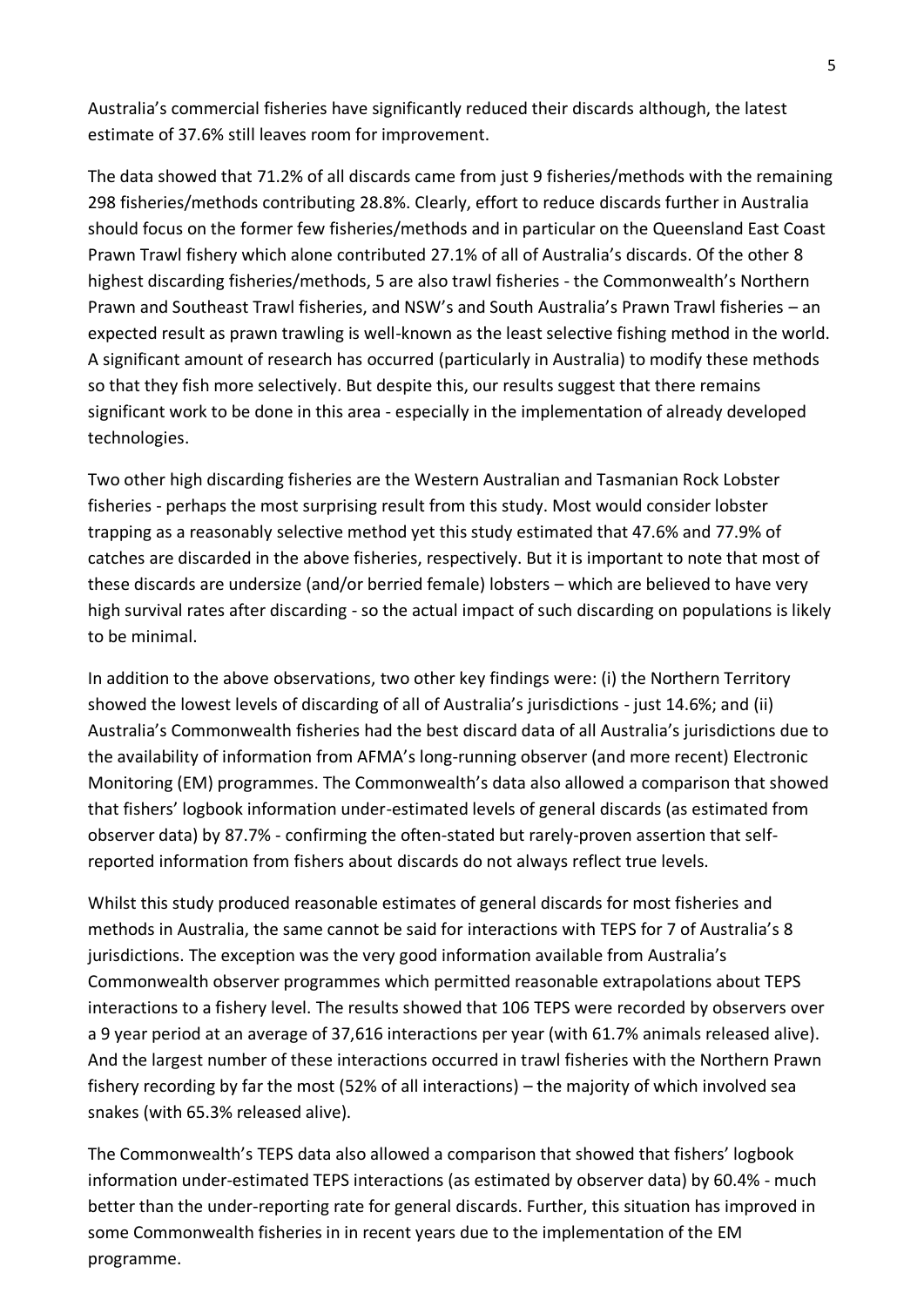The application of the US Tier Classification system for scoring the quality of bycatch information to Australia's data yielded quite reasonable quality scores for general discards across most jurisdictions with an average weighted national score of 57.6%. The best performing jurisdiction was the Commonwealth (69.9%). Jurisdictions with at least some observer data (especially those that cover high discarding fisheries/methods) also scored well (NSW, Northern Territory, Tasmania and Queensland) whilst Victoria, South Australia and Western Australia scored the lowest due to their scarcity of observer data and the need to use many surrogate rates from other fisheries/methods/jurisdictions. For TEPS interactions, quality scores were far worse - a national average score of just 10.8%. The exception was for Commonwealth fisheries with a score of 49%. – again due to the observer and recent EM programmes.

In providing the above information, this report has yielded: (i) a baseline to be used by Australia in the future to track performance in managing discards, TEPS interactions and the quality of its bycatch information; (ii) the identification of key gaps in information where future work to monitor and reduce discards should focus; and (iii) a methodology that may be used by other countries and jurisdictions to estimate and report on bycatch to various entities and processes including stock assessments, Ecosystem-based Fisheries Management initiatives, FAO's Code of Conduct for Responsible Fisheries, assessments by eco-labelling organisations, the EU's Common Fisheries Policy and its Landing Obligation, as well as the most important stakeholders of all – the perpetual owners of all fisheries discards and TEPS – the general public.

#### <span id="page-5-0"></span>**Introduction**

Bycatch still dominates fisheries management, policy and science, being a major component of many jurisdictional fisheries management plans and stock assessments as well as international initiatives such as Ecosystem-based Fisheries Management, the UN FAO's Ecosystem Approach to Fisheries Management and Code of Conduct, assessments by eco-labelling organisations, the European Union's (EU) Common Fisheries Policy and its Landing Obligation, and a host of other state, national, regional and global instruments. And in recent years, the importance of bycatch monitoring and reporting has been recognised in a variety of international agreements, guidelines and policies.

The only nationally consolidated estimates of bycatch for Australia are those contained in FAO's two most recent decadal reports: Kelleher (2005) estimated that Australia's commercial fisheries discard more than they retain (i.e. 55.3%) whilst examining Pérez Roda, et al.'s (2019) database provides an estimate of 39.8%. Such figures may surprise many (including fishing industries, environmental groups and those concerned with seafood security) and has the potential to adversely affect Australia's well-earned brand as a responsible fisheries management nation. But both these estimates are problematic as they incorporated very few empirical estimates of bycatches from Australia's fisheries.

This project and its precursor "Developing a National Bycatch Reporting System" (FRDC Project 2015-208) led to "Australia's First National Bycatch Report" (appended to this document). It constitutes the first attempt to exhaustively obtain, estimate and report bycatches for all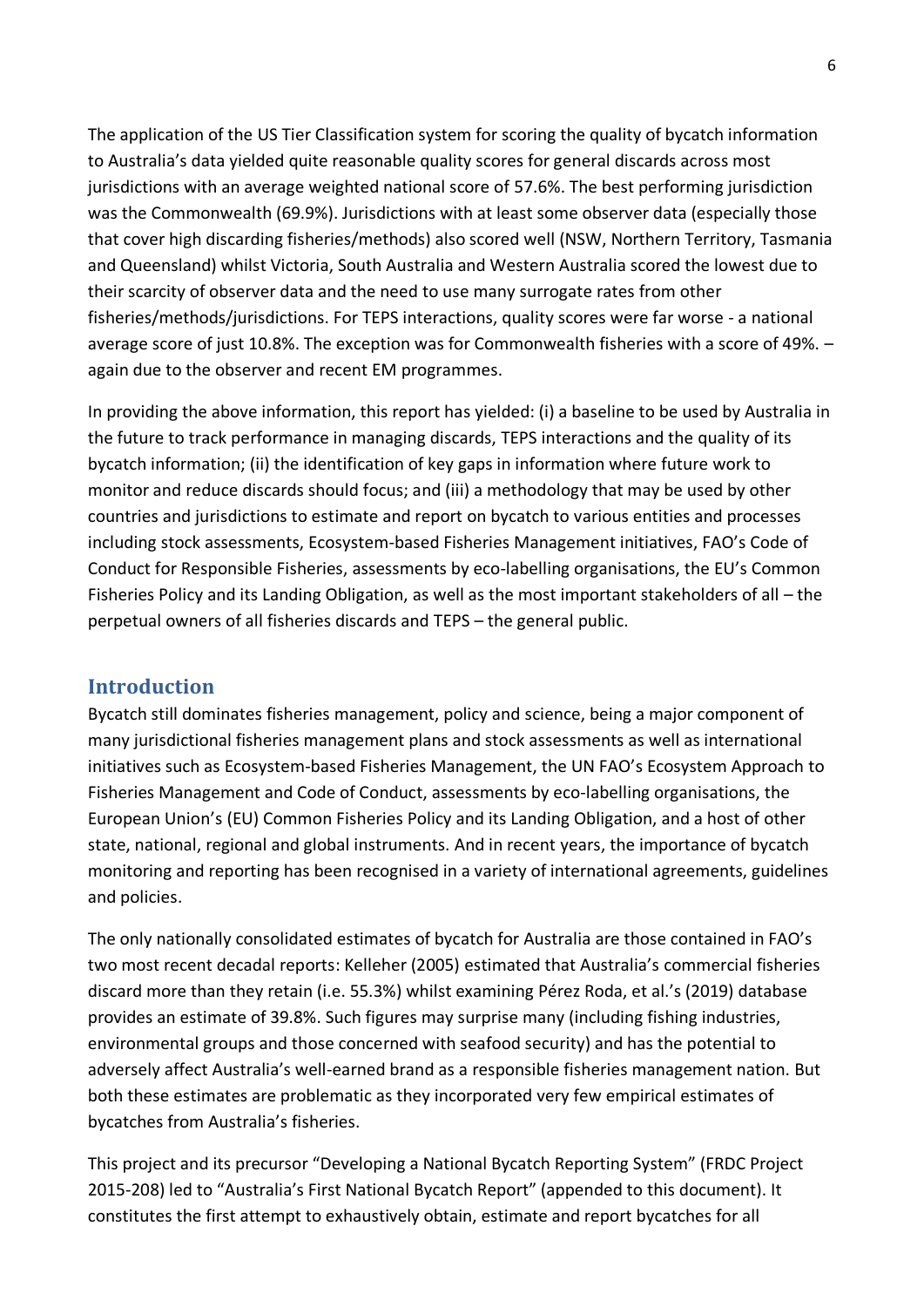Australia's commercial fisheries and also provides estimates of the quality of the data used to make such estimates.

## <span id="page-6-0"></span>**Objectives**

- 1. Collect, synthesis and analyse catch, effort and bycatch data from the Commonwealth, Victoria, South Australia and Western Australia
- 2. Derive bycatch estimates for general discards and ETP species, with associated variances and quality metrics for each jurisdiction
- 3. Combine the estimates from 2 above with those from the previous project to produce Australia's first National Bycatch Report

## <span id="page-6-1"></span>**Methods, Results, Discussion etc.**

Details regarding all aspects of this project are contained in the project's chief output "Australia's First National Bycatch Report" which is appended to this document in the below section "Project materials Developed".

#### <span id="page-6-2"></span>**Recommendations**

The work done in this project and the previous project (Kennelly, 2018 – FRDC 2015/208 highlighted several areas where improvements can be made in how to monitor and report on bycatches and discards in Australia's commercial fisheries:

- Future bycatch monitoring programs in Australia should: (i) focus on getting at least some data from fisheries where we have no discard data at all; (ii) but mainly concentrate on particularly problematic and non-selective fishing gears (such as trawling), with (iii) less focus on those gear types that have been identified as having relatively few discards. This is not to say that we need lots of ongoing (and often expensive) observer programs, but strategically-located and -timed programs that examine certain fisheries periodically. Such a system of "rolling" observer programs will greatly improve the quality of discard information for Australia at a more modest expense. Alternatively, the use of camera technology to audit industry reported information is proving to be an adequate (and cheaper) way to obtain such information.
- Substantial effort needs to focus on better ways to monitor interactions with TEPS, perhaps by embracing current work occurring in the field of Electronic Monitoring using cameras to augment, audit and so improve industry-based reporting.
- Efforts to reduce discards should focus on those fisheries identified as having particularly high discards (in this study, oceanic prawn trawling and lobster fisheries) by developing more selective gears, better handling practices, better implementation of existing modifications and/or other management actions like reductions in fishing effort.

## <span id="page-6-3"></span>**Conclusions**

This project has provided the first assembly of baseline information and metrics about bycatch in Australia. It is anticipated that subsequent reports (perhaps every decade or so) will be done to track our 8 jurisdictions' progress in managing and reporting on such issues. The work has also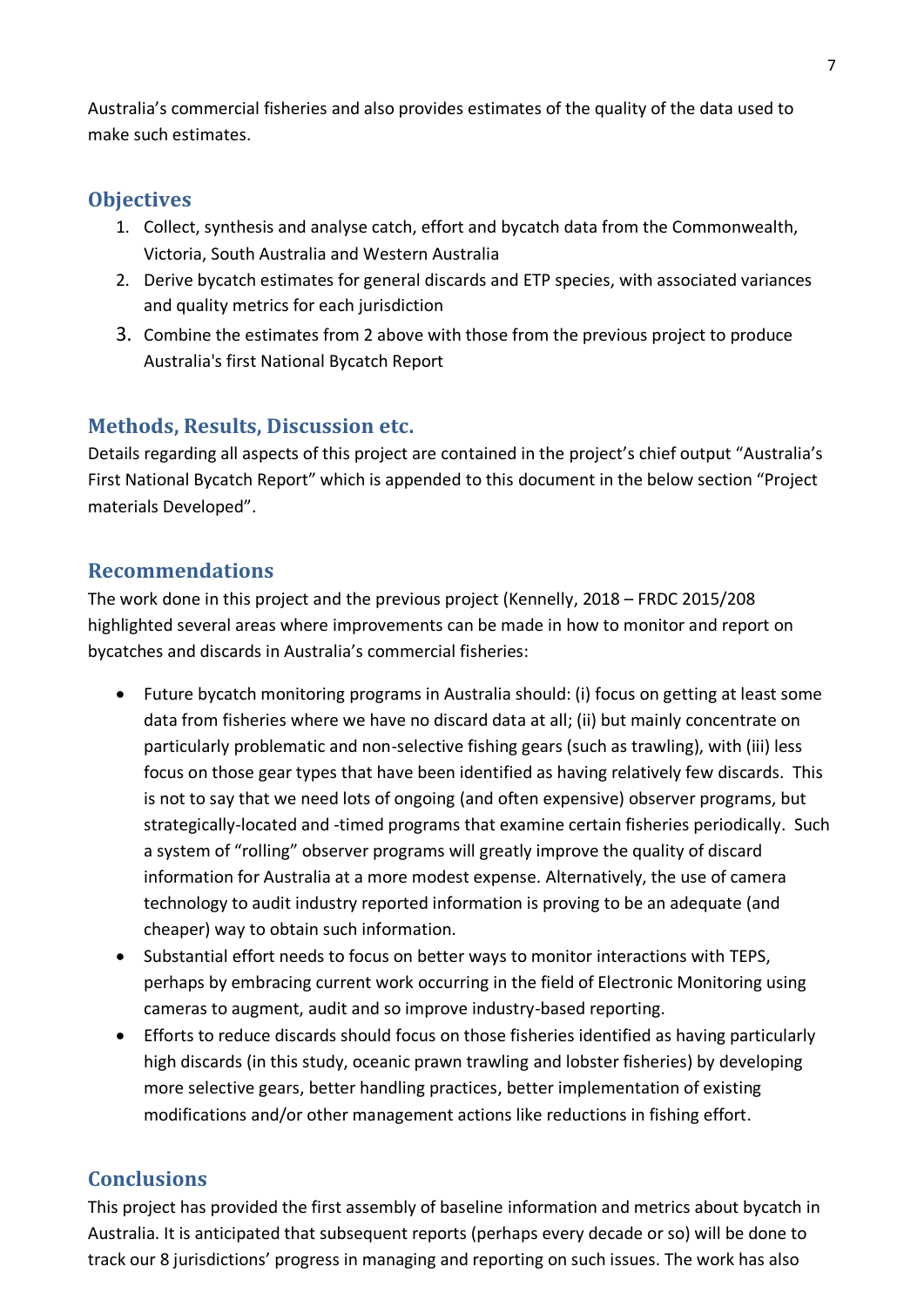identified the key gaps in our information and where future work in this field should focus (see above "Recommendations".

By examining the bycatch information available for Australia's fisheries jurisdictions, this study (and the previous project) developed a methodology by which any jurisdiction, in any country, can compile, summarise and report on discards and TEPS interactions in their fisheries. This methodology involves a relatively simple, five stage process that yields estimates of rates and annual quantities of discards (with associated variances) for the jurisdiction and the various fisheries within it, in addition to estimates of the relative quality of the information used. Such an approach will enable jurisdictions to periodically report to their numerous audiences on the status of bycatches in their fisheries and the quality of the information used to determine it.

## <span id="page-7-0"></span>**Implications**

This project and its methodology allows Australia's fisheries jurisdictions to periodically report on the status of discarding in their fisheries (and the quality of the information used to determine it) to its public and other stakeholders including international agencies, agreements, instruments, eco-labelling initiatives, etc.

The work done also identifies those areas where future work on discards in Australia should focus in terms of reporting, monitoring and reduction. That is, to better estimate discards empirically and resolve many of the assumptions made, more strategic use of observer programs and/or Electronic Monitoring is required (the latter in particular for estimating TEPS interactions). But such programs are not necessarily needed for all fisheries, all the time – but mainly for those fisheries that have been identified as having quite high levels of discards (such as trawl fisheries). Further, this project has identified those fishing methods where, despite decades of research, still more work is needed to reduce discards.

#### <span id="page-7-1"></span>**Extension and Adoption**

The main target audience for the work done in this project is Australia's fisheries jurisdictions and individual fisheries that wish (or need) to quantify and report on discards and TEPS. Other users of the information may be jurisdictions and fisheries in other countries as they also seek ways to do the same.

Of particular importance will be the examination of this project by the Australian Fisheries Management Forum and the 8 fisheries jurisdictions of the country as they consider implementing (or not) the bycatch reporting system developed here as a periodic (perhaps decadal) feature of fisheries reporting.

Other avenues for the dissemination of this report will be on appropriate websites to ensure that the information is made available to the general public (the actual owners of fisheries' discards). It is also intended to publish parts of this report in the mainstream scientific literature as one or more journal publications.